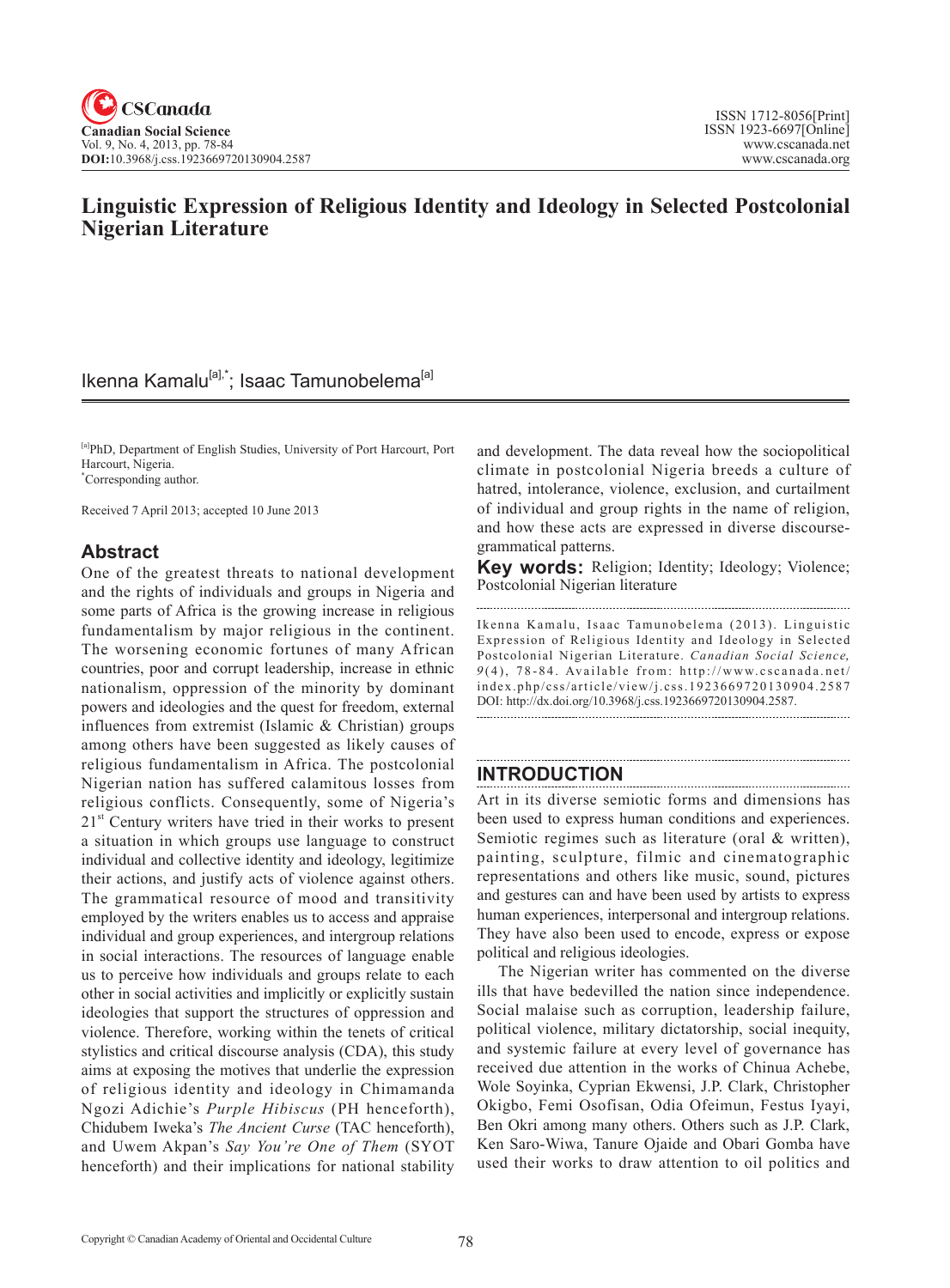environment degradation in the Niger Delta and how such acts represent a form of aggression and domination against the people of the region.

All these and many more have received the attention of the Nigerian writer. However, one major issue that seems to be receiving the attention of some 21<sup>st</sup> Century Nigerian writers is that of religious extremism or fundamentalism with its attendant conflicts and catastrophes. Chimamanda Ngozi Adichie's *Purple Hibiscus* (2006) portrays a case of Christian-catholic fundamentalism in the person of Papa (Eugene) who has no respect for other Christian denominations and maintains a zero tolerance for traditionalists. He is so obsessed with his catholic doctrines and ideologies that he "disowns" Papa-Nnukwu (his father) for not converting to Christianity (Catholicism in particular) and forbids members of his family from relating to him. He throws Anikwenwa out of his house, a man in his father's age group, for being a "heathen" and "a worshipper of idols." He also brutalizes members of his family for not complying with one catholic doctrine or the other. He is eventually killed by members of his family to checkmate his excesses.

Chidubem Iweka in *The Ancient Curse* (2007) reveals the fraud and deceit that underlie contemporary Pentecostalism, especially the so-called miracle-churches. The protagonist, Pastor Obi Aniemeka, worships Ogidi, a powerful village deity as a DD (Dibia in disguise, that is, native doctor in disguise). The syncretism is such that an altar is erected for Ogidi inside the church building and its powers are automatically activated whenever the name of "Jesus" (not Jesus Christ of Nazareth) is evoked. Obi brutalizes his friend Charlie, kills and consumes a pregnant woman in the full glare of his large congregation, and wants to sacrifice Chioma, his only daughter, in a failed ritual of reunion with Ogidi. Pastor Obi's fraud is eventually uncovered, his supernatural powers defeated and he makes a public confession and apologizes to all his victims.

Uwem Akpan's "Luxurious Hearses" (2008) is a fictional representation of the violent Muslim-Christian conflict, popularly known as "sharia war" that engulfed Nigeria in 2000. Apart from the identity of discourse participants and the location of events which have been fictionalized, every other detail of the text is a factual account of the 2000 religious crises that started in Kaduna and later spread to other parts of the country. Jubril, a Christian-Moslem, escapes from fanatic Moslems only to be killed by Christian fundamentalists, while Colonel Silas Usenetok, a mad soldier and die-hard traditionalist, is also lynched by the same Christian group for attempting to defend Jubril, a Moslem. The emerging scenario is that of large scale violence between north and south; Christians and Moslems; Christians and Traditionalists; Catholicism and Pentecostalism, etc with each group using the resources of language to justify its actions and attitude against the other.

All the texts under study reveal how individuals and groups use language to construct identity and assert their ideology. They also show how discourse participants use language to express their feelings, legitimize their actions and justify acts of discrimination and violence against others.

# 1. LITERATURE REVIEW AND **THEORETICAL FRAMEWORK**

Critical stylistics and Critical linguistics (and of course critical discourse analysis) are interested in how the phenomenon of "othering" is linguistically represented or framed in discourse strategies and patterns. Critical stylistics investigates the ways in which social meanings are manifested through language. Norgaard, Montoro and Busse (2010, pp.11-13) observe that critical stylistics is inspired and informed by critical linguistics and critical discourse analysis (CDA). Studies in critical linguistics reveal that prejudice can pervade discourse and it can often go unnoticed except by those who are its target. Meriel Bloor and Thomas Bloor (2007, p.43) observe that "the most important function of CDA is to shed light on this kind of disguised attitude." CDA is interested in the discoursal presentation of "difference" because of it ambivalent nature. "Difference" on the one hand is necessary for establishing meaning, language and culture, social identities and a sense of self. However, it is a site of negativity, aggression and hostility towards the "Other". A critical approach to discourse analyses the unequal social encounters between individuals and groups.

Eggins (2004, pp.10-11), working within the framework of Systemic Functional Linguistics (SFL), notes that "a higher level of context to which increasing attention is being given within systemic linguistics is the level of ideology...just as no text can be free of context (register or genre), so no text is free of ideology. In other words, to use language at all is to use it to encode particular positions and values." Similarly, Haynes (1992), drawing strongly from the systemic orientation, places ideology above every other level of language such as situation, discourse, form, and substance in his linguistic consideration of texts. This reveals the interconnectedness between language and ideology. Fowler and Kress (1979) contend that "ideology is linguistically mediated" (Young & Harrison, 2004, p.4). Thus, the resources of language can be used as a medium to reveal or conceal attitudes, beliefs, intentions and biases. They can and are often used to show social relations between groups and individuals. Young and Harrison in their insightful book entitled *Systemic Functional Linguistics and Critical Discourse Analysis: Studies in Social Change* (2004) explore the traditional interface between SFL and CDA. The discussions reveal how insights from SFL can illuminate studies that are CDA based in orientation. Ruth Wodak affirms that "an understanding of the basic claims of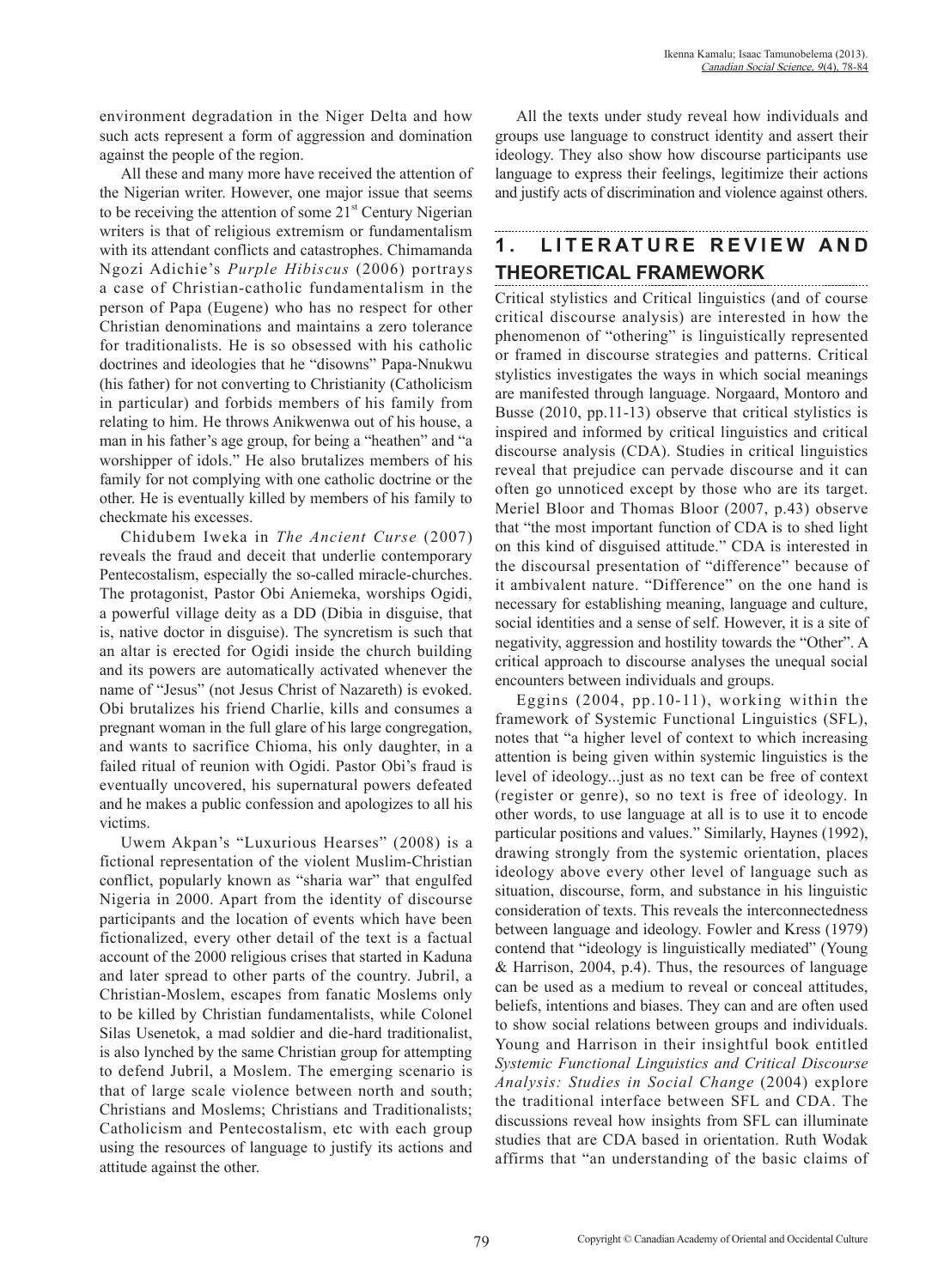Halliday's grammar and his approach to linguistic analysis is essential for proper understanding of CDA" (Young & Harrison, 2004, p.4). M.A.K. Halliday in his now classic essay "Language as a Social Semiotic: Towards a General Sociolinguistic Theory" (1975) identifies language as a social semiotic that enables participants to exchange meanings which are derived from every kind of social context (Halliday, 2007, p.171). Halliday perceives contexts as crucial to the study and understanding of language.

Young and Harrison (2004, p.1) identify three major areas where SFL and CDA connect: First, SFL and CDA share a view of language as a social construct, looking at the role of language in society and at the ways in which society has fashioned language. The second commonality is their shared dialectical view of language in which particular discursive events influence the contexts in which they occur and the contexts are, in turn, influenced by these discursive events. Third, both SFL and CDA emphasise the cultural and historical aspects of meaning.

Young and Harrison contend "there is then, a solid tradition that links SFL and CDA from the very advent of Critical Linguistics (CL), the precursor to CDA." Again, SFL "provides a solid methodology that can... help to preserve CDA from ideological bias." Young and Harrison also note that "one of the strengths of SFL for CDA is to ground concerns with power and ideology in detailed analysis of text in real contexts of language use, thereby making it possible for the analyst to be explicit, transparent, and precise" (4).

Critical Discourse Analysis (CDA), a multidisciplinary approach to textual analysis, is interested in the role of language in defining social relations along asymmetrical lines. CDA shows how issues of ethnicity, religion, inequality, and group dominance are expressed, enacted, legitimated and reproduced in text and talk (van Dijk, 1995, p.19). Critical discourse analysts like Norman Fairclough, Ruth Wodak and Tuen van Dijk align themselves with political agenda that is committed to challenging the emergence of discourses that promote social, ethnic, racial, gender and class inequality. Critical discourse analysts like Fairclough and Wodak have adapted the systemic functional approaches to CDA purposes. As our data are derived from instances of language use in situations of religious discrimination and violence in Nigeria, it will be useful to strengthen our reliance on SFL by drawing from the socio-cognitive model of van Dijk which recognizes not only how dominance is expressed, enacted and legitimated in text and talk but reveals how "powerful social actors not only control communicative actions, but indirectly also the minds of the recipients" (van Dijk, 1995, p.2).Van Dijk argues that discursive practices and constructions like religious sermons somehow influence the minds of the reader and hearer because they convey knowledge, affect opinions or change attitudes.

## **1. DATA ANALYSIS**

## **Transitivity**

Transitivity is the grammatical resource for construing experiences. In SFL, transitivity is used to describe ideational meaning. Ideational meaning concerns the linguistic representation of the experiential world, which in Halliday's view is constructed as configurations of participants (nominals), processes (verbals) and circumstances (adverbials) (Norgaard, Montoro and Busse (2010, p.163).

#### Ex1:

"One day I said to them, Where is this god you worship? They said he was like *Chukwu*, that he was in the sky. I asked then, Who is the person that was killed, the person that hangs on the wood outside the mission? They said he was the son, but that the son and the father are equal. It was then that I knew that the white man was mad. The father and the son equal? *Tufia!* Do you not see? That is why Eugene can disregard me, because he thinks we are equal" (PH, p. 92).

The text expresses the speaker's (Papa-Nnukwu) bewilderment at some Christian teachings and doctrines, particularly that of the equality of the father (God) and the son (Jesus Christ). The four interrogatives convey the speaker's confusion while the mental processes "knew", "see", and "think" index his feelings, attitude and perception of the white man and his strange teachings, and the indoctrination of his (the speaker's) son, Eugene, by the strange religion. The white man is also the carrier of the attribute "mad" because of his strange ideology that contradicts the African understanding that the son is subordinate to the father. Again, the sentence - "They said he was the son, but that the son and the father are equal" involves the use of two grammatically independent structures, that is, two structures that are syntactically equal, joined by a coordinating conjunction "but" to foreground the concept and ideology of equality between father and son which the speaker strongly interrogates. The African culture does not preach equality of father and son, thus, the reader needs to draw from the resources of culture to make sense of the speaker's rhetoric. Both SFL and CDA are interested in the exploration of the cultural and historical aspects of meaning. This explains why Toolan (1988, p.97) affirms that "[...] in our making sense of any particular text, we have extensive resources of knowledge (we can call this extratextual knowledge, or knowledge of the world, if that helps), which we can bring to bear on our interpretation of the text under scrutiny." This, of course, will vary from reader to reader and is further dependent on the accuracy of one's knowledge, and the interpretive evaluation one makes of that knowledge. He further identifies **facts** and **ideology** as the two adducible components of background knowledge. The critical reader with a good knowledge of the African culture will understand the ideological conflict between the speaker and his son (or between African Traditional Religion and Christianity). While Christianity preaches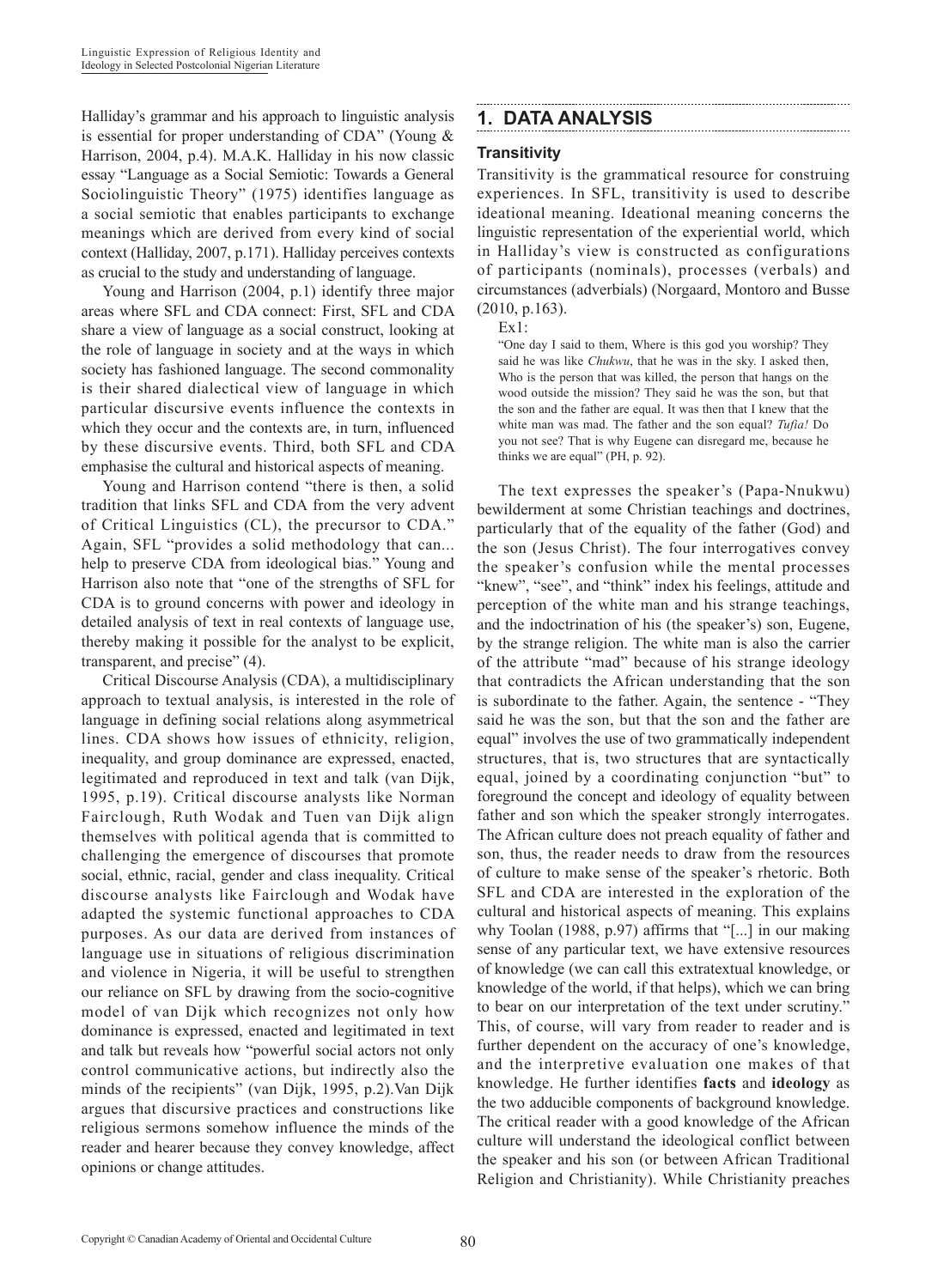the equality of father and son, the traditional religion/ system subordinates the son by privileging the father over every other member of the family. Again, the reader relies on contextual and extratextual knowledge to make meaning of deictic and spatiotemporal orientations (**I**, **me**, **we**, **you**, **he**, **they**, **them**, and **where**, **outside**, **this**, **then**, **that**) which have been strategically deployed to heighten the ideological cleavage and conflict between the discourse participants.

Also significant of note is the rhetorical structure/ pattern of the text. It opens with a question and an answer; then another question and another answer, then followed by a judgement – "It was then that I knew that the white man was mad"; then another two questions, no answer, then another judgement that is both an appraisal and a justification of an action – "That is why Eugene can disregard me, because he thinks we are equal."

The rhetorical structure presents an addresseraddressee encounter or interchange cast in a reported speech format. Here, the addressee's responses are reported by the addresser thereby denying the reader the privilege of hearing directly from the addressee. The text enables us to gauge the speaker's feelings, beliefs, attitude, and perception of Christianity and the actions of his son, Eugene.

#### Ex 2

"The procedure was so far from Pastor Obi's normal deliverance working that some of the women sprang up from their seats apprehensively. What Charlie saw when he got close behind Obi and looked over his head at the prostrate woman made his heart leap in panic? The green cloth had slipped off her body, leaving her stark naked. A pool of blood lay on the stretcher between her legs and more was oozing out. Her entire body strung out rigidly, her ankles stretched to the limit, toes pointed parallel to her frame. Her protruding stomach rolled and heaved actively apparently from much agitation within. Her eyes rolled backwards, revealing only the whites" (TAC, pp.97-98).

The text has two main purposes – to reveal the emotional state of Charlie at Pastor Obi's bizarre deliverance procedure and the physical state of a woman at the mercy of a fake pastor. Thus, it was what Assistant Pastor Charlie "saw" when he "looked over" Obi's head that caused his heart to leap in panic. The second sentence ends with an intrusive question mark thereby inviting the reader to imagine what could be going on in Charlie's mind. Therefore the unconventional question mark reveals his emotional state (that of panic) on seeing Pastor Obi's deliverance procedure. Again, the definitive "the" at the beginning of the first sentence foregrounds the inference that this particular deliverance is different from previous ones. It shows that this particular one is strange, abnormal and therefore a source of worry and fear to Charlie and the women who stare "apprehensively". The adverbial group "apprehensively" seeks semantic and cognitive relationship with mental processes such as fear, fright, worry, disturb, and repel, etc which indicate one's emotional and cognitive state.

The unidentified narrator wants the reader to imagine the emotional pain that a bewildered congregation experiences in the hands of an impostor pastor. The narrator also connects and juxtaposes the emotional pain of the congregation with the physical pain of the pregnant woman. Different parts of the woman's body are carefully listed as points of pain and anguish. The processes deployed are such that depict the physical and emotional helplessness of the woman as underscored by her bodily contortion in response to the pain she is going through – her entire body "strung out rigidly", ankles "stretched to the limit", her toes "pointed parallel to her frame", her protruding stomach "rolled and heaved actively", while her eyes "rolled backwards." She is also "stark naked", bleeding, while more blood oozes out even though the narrative voice does not disclose the point or part of the body from which the blood gushes out but all the parts mentioned are synecdochically related – they refer to dying the pregnant woman.

The lexical choice and the underlying images it evokes (which appeal to the cognitive abilities of the reader/listener) are carefully made to project religious charlatanism as a form of physical, social and psychological exploitation of groups and individuals by dominant powers. This shows how the resources of language reveal the ideology of social inequality and dominance of one group by another. The writer's task therefore is to raise the consciousness of the reader to recognize such charlatans and to resist their exploitation and dominance.

#### Ex 3:

"This matter is getting out of hand. Let no one say *Muslim* or *Islam* again on this bus. We have suffered too much already at the hands of Muslims [...] Make nobody mention anything *wey* be against God's children!" (SYOT, 170).

#### Ex  $4$ .

"It's the Muslims who kill in Allah's name [....] It's not a laughing matter [...] No, we must correct the chief's erroneous theology. By the grace of God, Christianity is pure forgiveness. Otherwise, this country would have gone up in flames by now. You pagans are like the Muslims..."

"It's an insult to compare my religion to that barbaric religion! [...] I had warned you not to mention Islam or Muslim in this bus, remember?" (SYOT, 206)

#### Ex 5:

"They lined up his sons and warned them that their mob had already killed many Hausa Muslims who attempted to hide the infidels. But the sons of Abdullahi were as courageous as their father and insisted that they had no strangers in their midst. When the mob came in to search the house, they were a drove of locusts in their destructiveness. They said they were going to be rough on Mallam Abdullahi and his family because they had been informed that he had protected Christians and southerners in past riots. They searched for infidels in the kitchen...they looked for infidels in the barns...They hunted for infidels in the inner chambers of the man's house" (SYOT, 210).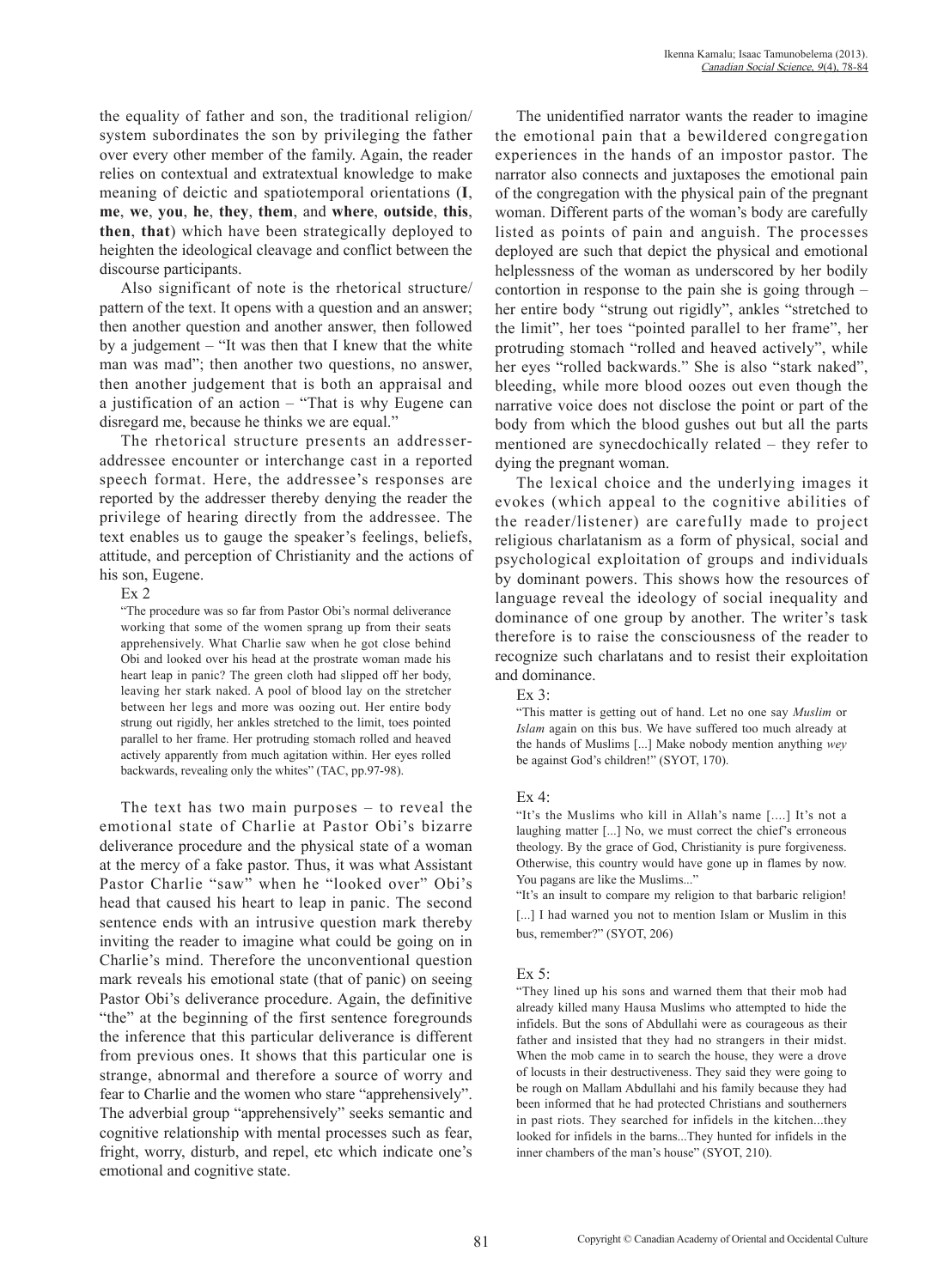The language used in Ex. 3-5 depicts how the three main religions in Nigeria – Christianity, Islam, and Traditional Religion perceive each other and relate to each other. Relational processes "is" and "have" are used in the first text (Ex.3) to express the persistent persecution Christians have suffered and still suffer in the hands of Muslims. The command that forbids the word Muslim or Islam from being mentioned in the bus underlines the attitude of Christians to Islam and Muslims in general. The speaker wants his listeners to perceive Islam as a violent religion. Christians are the carriers of the attribute "God's children" which presupposes that Muslims are "devil's children" or of anti-Christ ideology hence their persecution of "God's children." The text therefore identifies and classifies the groups involved in the conflict into Christians vs Muslims; God's children vs Devil's children; the persecuted vs the persecutor, the victims vs the villain. Again, the assertion "we have suffered too much already at the hands of Muslims" by the speaker is to recollect a familiar experience by evoking a historical knowledge frame that demonstrates persistent Muslim aggression against Christians. The speaker's intention is to justify the assumption that Christians have always been victims of premeditated aggression by the Muslim group and therefore to prompt the victims of the aggression to unite against a common foe.

In the second text  $(Ex.4)$  the speaker whom we can infer to be a Christian ascribes the attribute of "killer" to Muslims and that of forgiveness to Christians. The speaker also uses a negative attribute "pagan" for Traditional Religion and equates it with a "killer" religion – Islam. The speaker wants to present both religions in the negative and his (Christianity) in the positive. Ironically, the second speaker whom we can infer from the discourse context to be a traditionalist does not attack or counter Christianity but rather validates the first speaker's assertion that Islam is a killer religion by labelling it "barbaric". The speaker's denial of any ideological or doctrinal affinity with Islam is an attempt by him to alienate his religion (Traditional Religion) from Islam, present him and his group in the positive, and align with Christians against Muslims.

The discourse participants being described in the third text (Ex. 5) use the attribution "infidel" and "strangers" for Christians to justify the act of aggression against them. The reason for ascribing these negative attributes to Christians is ideologically motivated. Some Muslims regard it a matter of religious obligation when non-Muslims (infidels), particularly Christians are killed in the name of Allah. The processes "searched" and "hunted" as used in the text are ideologically loaded. They are meant to depict the action of the fundamentalists as a deliberate act of genocide against Christian and Southern groups because moderate Muslims receive the same measure of punishment for shielding the targets of the attack from harm. This connects the experience intertextually with the 1994 Rwandan genocide where moderate Hutus

were killed by extremists for protecting their Tutsi neighbours. The metaphor "a drove of locusts" ascribed to the fundamentalists reveals their destructive instinct and capabilities. The narrator wants the reader to perceive Islam as a violent religion. However, the writer uses Mallam Abdullahi to construct a positive face for Islam as a religion of peace. The three excerpts from SYOT show how in-group members use the resources of language to align and to segregate in order to justify acts of discrimination and violence against out-group members.

#### **Mood**

Mood (at the clause rank) is the grammatical expression of interpersonal functions. It is a means of achieving communication by taking on speech roles in a communication encounter. Mood is the grammatical resource of the interaction between speaker and addressee, expressing speech functional selections in dialogue. Thus, the mood system provides a range of semantic categories in a speech encounter such as: giving information (statement); demanding information (question); and demanding goods and services (command).We shall examine how these resources of language are deployed in the texts under scrutiny to reveal social space and group relations is social discourse. They show how discourse participants use language to reveal or conceal their biases and attitudes so as to justify some premeditated actions against the other.

## **6. USE OF DECLARATIVES**

● "I don't like to send you to the home of a heathen, God will protect you" (PH, 70).

● "I didn't have a father who sent me to the best schools. My father spent his time worshipping gods of wood and stone" (PH, 55).

● "Chineke! I thank you for this new morning! I thank you for the sun that rises [...] Chineke! I have killed no one; I have taken no one's land, I have not committed adultery" (PH, 174).

● "You must belong to one of those old, dead Churches" (SYOT, 166).

● "I cannot allow you to insult my chieftaincy with your left hand" (SYOT, 203).

● "The gods of my ancestors will not allow jou, Nduese, to die [...] They must protect jou till we reach home and jou get the right herbs" (SYOT, 228).

● "It's jou Christians and Muslims who've charmed Khamfi with jour evil politics!" (SYOT, 230).

● "We no bi like all dis *nyama-nyama* churches!" (SYOT, 235).

● "I'm a member of the Pentecostal Explosion Ministries. We don't believe in child baptism [...] Mary is an idol in Catholic worship [...] And child baptism prepaaares a child for hell..." (SYOT, 238).

● "Ogidi is angry with you for it's been three hundred and fifty years since you gave it its last meal, ceremonial meal that is" (TAC, 53).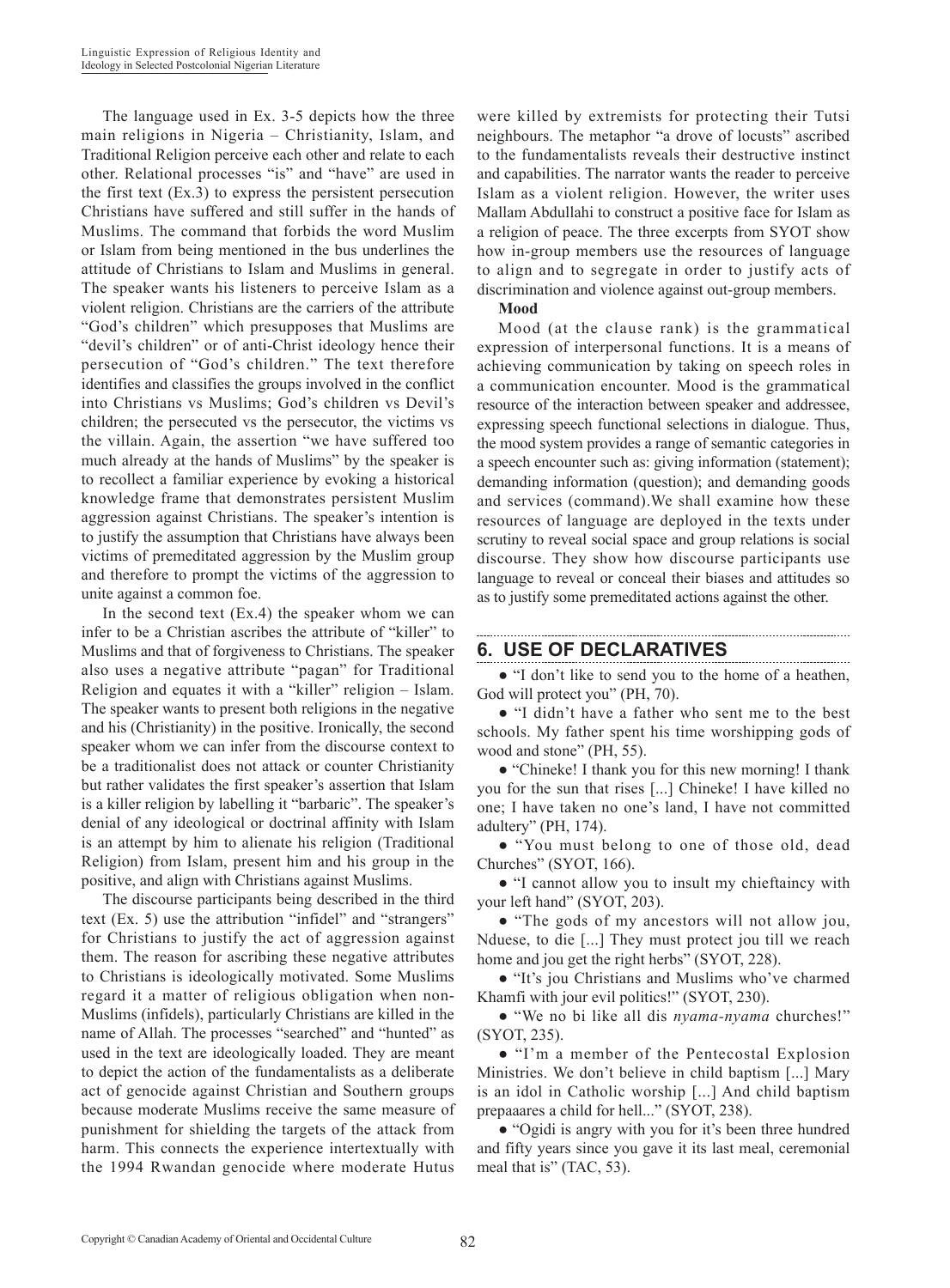● "It's a deity, and a powerful one at that. It must have someone to conduct the affairs of its shrine, and you are the chosen one" (TAC, 56).

● "[...] the day of the *dibia* is vanishing fast from convention. Christianity has become more fashionable. You know whom you are and what you have but you will be more acceptable if you function as a prophet, a D.D. *Dibia* in disguise as I'd like to put it [...]" (TAC, 76).

The declarative, as a rhetorical strategy, is used to make what is being expressed to appear more factual, forceful and convincing. It does not attempt to conceal the identity of the speaker (or actor) or referent as the imperative does. The declarative enables the speakers to express their ideology and understanding of the social, political and psychological circumstances around them. In sentences  $1\&2$  the speaker reveals his biases against his father and the traditional religion. He demonizes them as evil. The speaker is sentence 3 presents what might be called a counter discourse to sentences 1&2. Sentences 4-9 show how groups perceive each other, that is, group prejudices against the other. The text shows that there are deeply rooted ideological differences between traditional religion and Christianity even though that has not yet led to a physical confrontation between both groups. It also reveals the lack of internal cohesion within the Christian group, thereby indicating there are in-groups and outgroups within the Christian membership (Catholicism versus Pentecostalism) with each group presenting itself as an authentic representation of the faith. Sentences 10- 12 enable us to see the facts, culture and ideology of religious charlatanism in Nigeria.

# **7. USE OF INTERROGATIVE SENTENCES**

● "What did you do there? Did you eat food sacrificed to idols? Did you desecrate your Christian tongue?" (PH, 77)

● "What is Anikwenwa doing in my house? What is a worshipper of idols doing in my house?" (PH, 78).

● "Where would I be today if my chi had not given me a daughter?" (PH, 91).

● "You knew your grandfather was coming to Nsukka, did you not?" (PH, 200).

● "You can't be talking to me...in which world? Who are you?" (SYOT, 163)

● "YOU WANT INCITE DEM to kill me, *abi*?" (SYOT, 168).

● "Me? Christian?" (SYOT, 181)

● "Who told you to touch a royal father?" (SYOT, 195).

● "And jou want to eyect me from the bus because of my reliyion?" (SYOT, 233).

• "You have come into an unusual power. The question is can you handle it? How are you going to use or misuse it" (TAC, 76).

● "I thank you for not mentioning Ogidi but I ask, why

do you seek that which you already have?" (TAC, 96).

● "Pastor, what have you done to her?" (98).

In this part of the study we examine the use of interrogatives as a means of realizing interpersonal relations (tenor) in a speaker and addressee encounter. Our analysis also reveals that interrogatives serve as markers of identity, ideology, power relations and social space. Sentences 13, 14 & 16 above reveal the ideology of Christian fanaticism as the speaker's questions were not just intended to elicit information from the addressees but also to stress the irreconcilable doctrinal and ideological differences between the adherents of Christianity and the traditional religion. In the estimation of the speaker, the traditional religion is evil and inferior to Christianity hence enough reasons to justify the acts segregation and violence against the addressees. Sentence 15 is an interrogation of the patriarchal ideology that privileges men over women in social and religious affairs in most African societies. Sentences 17-20 from *Say You're One of Them* indicate the mood and attitude of participants in a period of intense religious conflict. The foregrounding of most parts of sentence 18 in capital letters and the brisk and abrupt nature of sentence 19 reveal the role of identity in a time religious upheaval. They underlie the fear and tension raging in the mind of the speakers because of the pervading atmosphere of social insecurity. While the voice in sentences 17 & 20 wants to establish the social space between the speaker and the addressee, which appears to be asymmetrical, the speaker in sentence 21 is protesting the discrimination meted to him on the ground of his religious identity and belief. To the addressees (the referential "jou"), the speaker is an outsider because he belongs to a different religion. Sentences 22-24 underlie the uncertainties that accompany a mendacious and criminal acquisition of spiritual powers by charlatans. While the first (22) is a note of caution the last (24) underscores the negative implications of an apparent misuse of such powers. The interrogatives reveal that both the deceiver and the deceived are victims of the situation they constructed. Both are engaged in the ironical search for what they already have.

## **8. USE OF IMPERATIVE CONSTRUCTIONS**

• "What is a worshipper of idol doing in my house? Leave my house!" (PH, 98).

● "Look away! Women cannot look at this one!" (PH, 94).

● "Chineke! Bless me. Let me find enough to fill my stomach. Bless my daughter, Ifeoma. Give her enough for her family [...] Chineke! Bless my son, Eugene. Let the sun not set on his prosperity. Lift the curse they have put on him" (PH, 175).

● "Welcome to the temple of believers" (TAC, 51).

● "Hold it there, don't let go! [...] Send it back, boy, come on now [...] (TAC, 77).